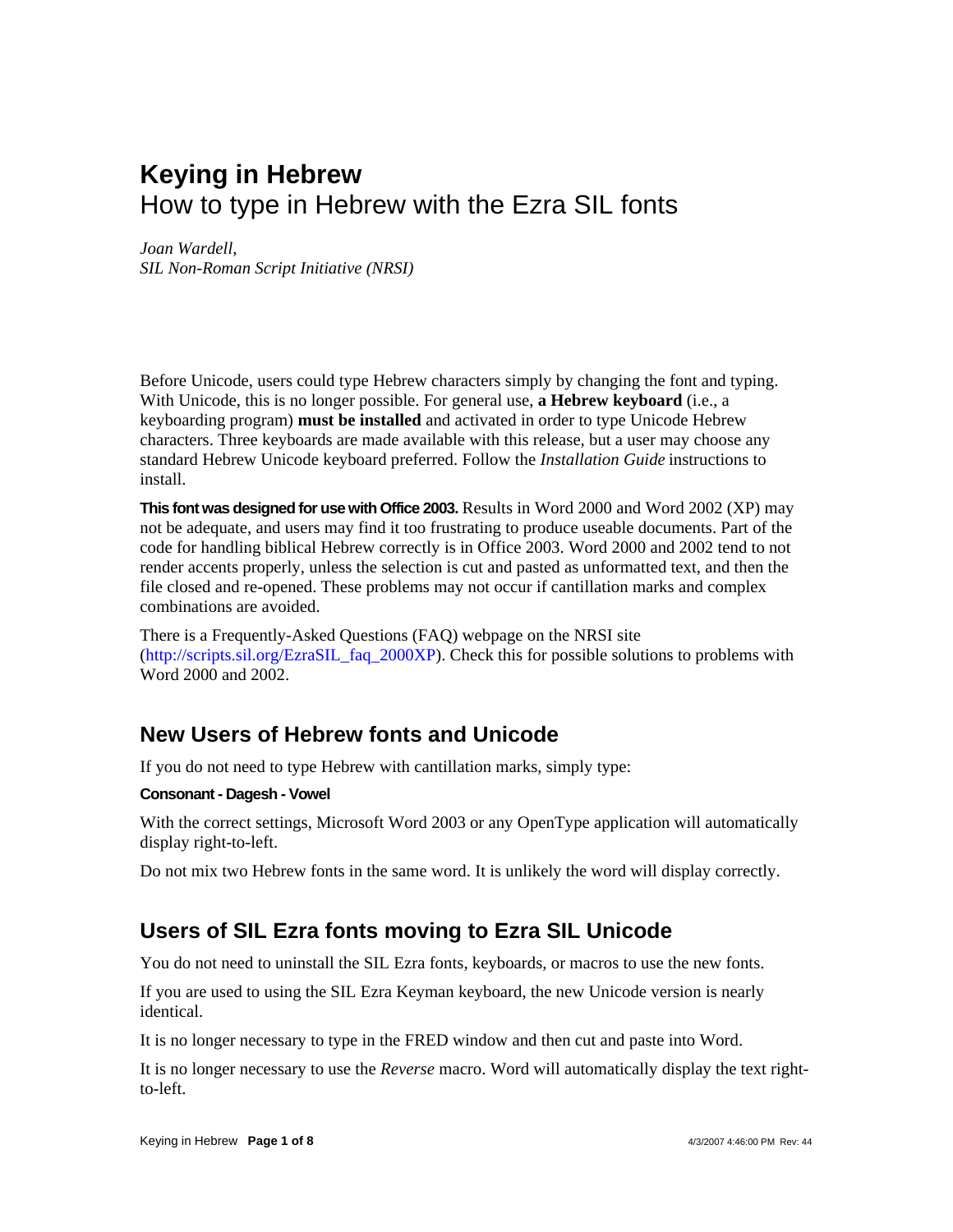If you do not need to type complex Hebrew with cantillation marks, simply type:

#### **Consonant - Dagesh - Vowel**

If you need to type cantillation, see the chart and information at the end of this document.

### **Users of Ezra SIL Unicode fonts moving to version 2.5 of Ezra SIL Unicode**

The Private Use Area (PUA) characters have been removed from the font. In their place, there are sequences that can be used to get the same result. See the chart below or the *Ezra SIL Keyboard Chart23.pdf.* Also see the next section for the required input order.

| Ezra SIL v.1                               | Ezra SIL v.2.0                                                     | Ezra SIL v.2.5                                              |
|--------------------------------------------|--------------------------------------------------------------------|-------------------------------------------------------------|
| U+F300 HEBREW REVERSED<br><b>NUN</b>       | nun+CGJ+combining dot above<br>(U+05E0 U+034F U+0307)              | nun hafukha+combining<br>dot above $(U+05C6)$<br>$U + 0307$ |
| U+F301 HEBREW MARK<br><b>LOWER DOT</b>     | combining dot below $(U+0323)$                                     | Hebrew lower dot<br>$(U+05C5)$                              |
| U+F302 HEBREW ACCENT<br><b>RIGHT METEG</b> | meteg+CGJ or ZWNJ+vowel                                            | meteg+CGJ+vowel                                             |
| U+F303 HEBREW ACCENT<br><b>LEFT METEG</b>  | hataf vowel+CGJ or ZWNJ +meteg<br>(hataf U+034F or U+200C U+05BD). | hataf vowel+ZWNJ<br>+meteg (hataf $U+200C$<br>$U+05BD$ ).   |

## **Using a Keyman Visual Keyboard**

A visual keyboard (an on-screen picture of the keyboard) is available only in the Keyman package *ezrauni23.kmp*. If you used this installer to install the fonts and keyboard, the visual keyboard will be available. Right-click the Keyman icon in the System Tray and select Visual Keyboard. If you are using English as your primary language, a standard English keyboard should appear.



To access the Hebrew keyboard, open an application where you can type Unicode Hebrew, such as WordPad or Word. Switch to the *Ezra SIL* or other Hebrew Unicode font. Change the language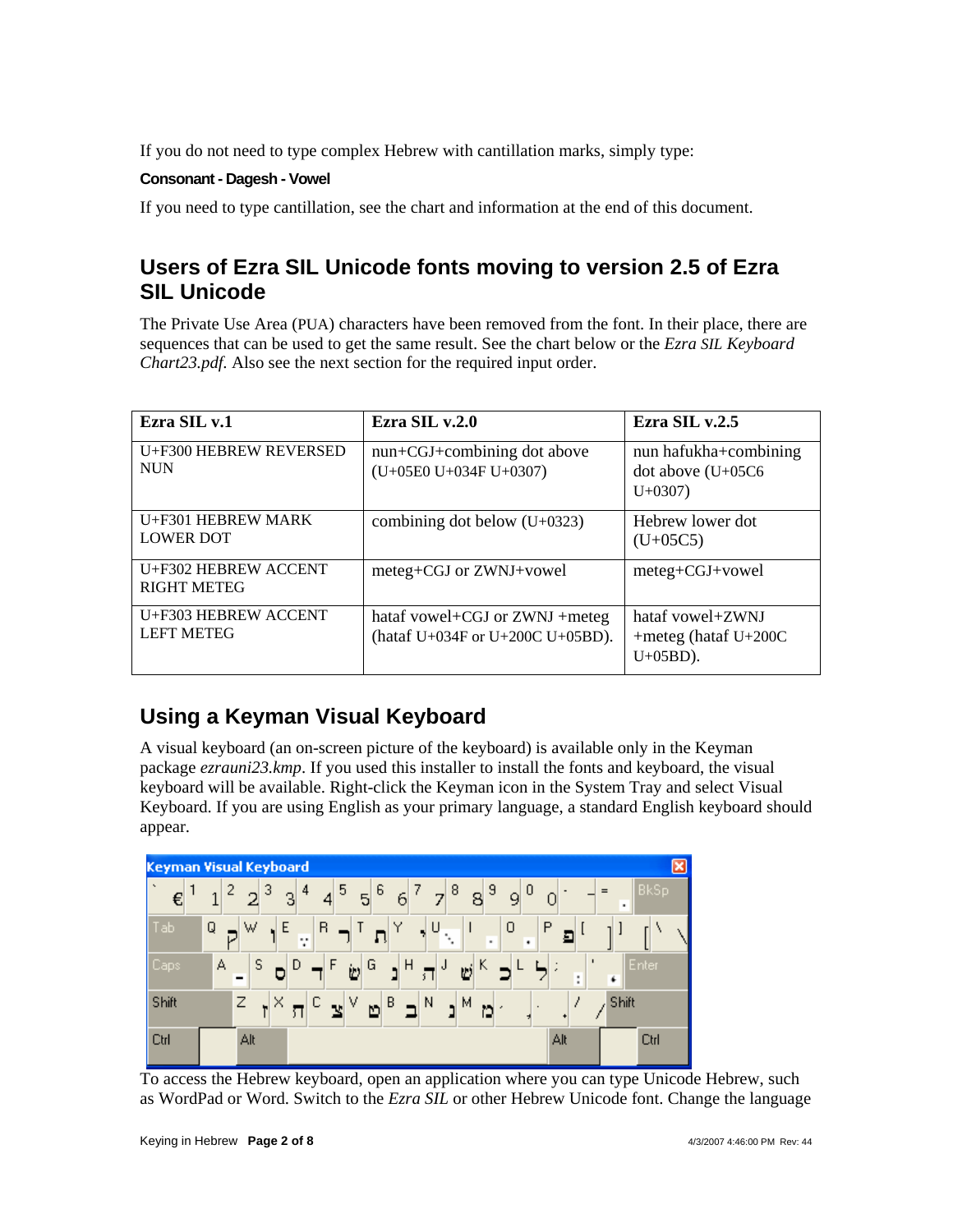to "HE" using the System Tray. If necessary, select the *Ezra SIL Unicode23* keyboard, if it is not the default. The visual keyboard should switch to Hebrew. Ignore the graying out which occurs when switching back and forth between application and keyboard.

There appears to be a bug which prevents the Hebrew layout from displaying immediately. It may initially display as the normal language layout. It seems to help to close the current application and re-open it. This is what the keyboard should look like when it first displays:

Click the **Shift**, **Alt**, or **Alt-Shift** combination to see other Hebrew characters. Click on a key to insert it into your document or type the combination from the keyboard. **Note** that there is a bug which may not allow you to point and click to insert a character from the visual keyboard for the **Alt** and **Alt-Shift** sections of the layout. You will have to type these directly from the keyboard.

**Right-click** on the visual keyboard for more options, if desired.

To remove the keyboard from the screen, click the 'x' in the upper right corner of the keyboard layout.

# **Typing Hebrew Cantillation Marks**

 After long discussions in Spring 2003, a group of font designers decided on the following order of data for display with our fonts. The Unicode canonical order was discussed at length and deemed un-programmable with current hardware and software. The next table describes a compromise on the Unicode order which was agreed upon by SIL for *Ezra SIL* fonts, Ralph Hancock for the *Vusillus* font, Tiro Typeworks and Society of Biblical Literature for the *SBL Hebrew* font, and Microsoft for future Microsoft Hebrew fonts (2005). Data stored in the order shown should display correctly and be interchangeable with any of these fonts.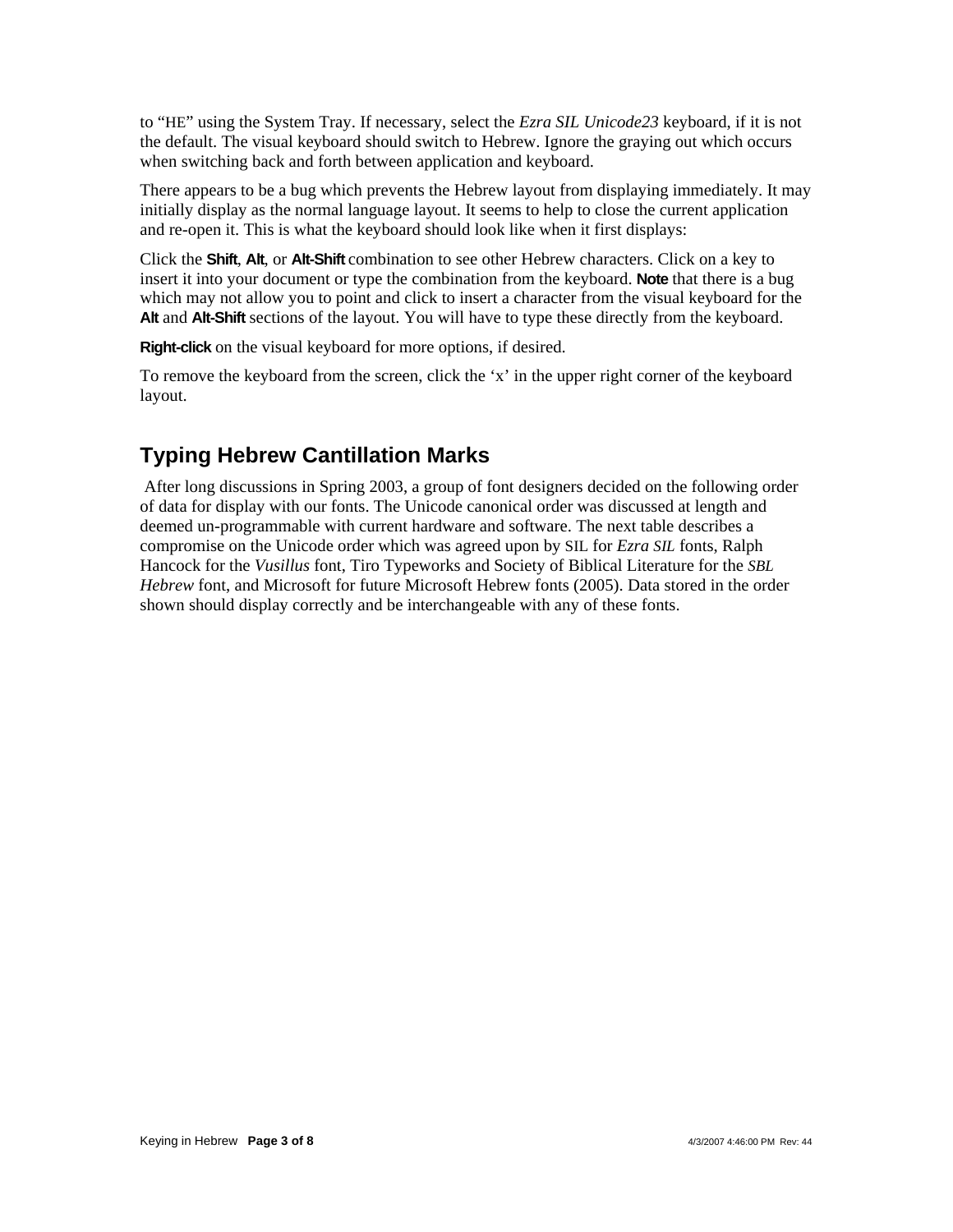**Data must be typed in the following order:** 

**Consonant - Dagesh - Vowel - Low Marks - Pre-positive Marks - High Marks - Post-Positive Marks** 

| <b>Class</b>                            | <b>Example</b><br>with Sin | <b>Unicode</b>           | <b>Unicode Name</b>                            | <b>Comments</b>     |
|-----------------------------------------|----------------------------|--------------------------|------------------------------------------------|---------------------|
| <b>All Consonants</b>                   | ש                          | 05D0-05EA                | HEBREW LETTER                                  |                     |
| <b>Shin/Sin Dots</b>                    |                            | 05C1                     | HEBREW POINT SHIN<br><b>DOT</b>                |                     |
|                                         | V)                         | 05C2                     | HEBREW POINT SIN<br><b>DOT</b>                 |                     |
| Dagesh/Rafe                             | W                          | 05BC                     | <b>HEBREW POINT</b><br>DAGESH OR MAPIQ         |                     |
|                                         | לש                         | 05BF                     | HEBREW POINT RAFE                              |                     |
| Holam                                   |                            | 05B9                     | HEBREW POINT<br><b>HOLAM</b>                   |                     |
| <b>Right Meteg</b>                      |                            | 05BD                     | HEBREW POINT<br><b>METEG</b>                   | Use 05BD+034F (CGJ) |
| <b>All Low Vowels</b>                   |                            | 05B0-05B8,<br>05BB, 05C7 | HEBREW POINT                                   |                     |
| <b>Low Cantillation</b><br><b>Marks</b> |                            | 0591                     | HEBREW ACCENT<br><b>ETNAHTA</b>                |                     |
|                                         | 1                          | 0596                     | HEBREW ACCENT<br><b>TIPEHA</b>                 |                     |
|                                         | <b>ש</b><br>7              | 059B                     | <b>HEBREW ACCENT</b><br><b>TEVIR</b>           |                     |
|                                         | <u>بي</u>                  | 05A3                     | <b>HEBREW ACCENT</b><br>$\operatorname{MUNAH}$ |                     |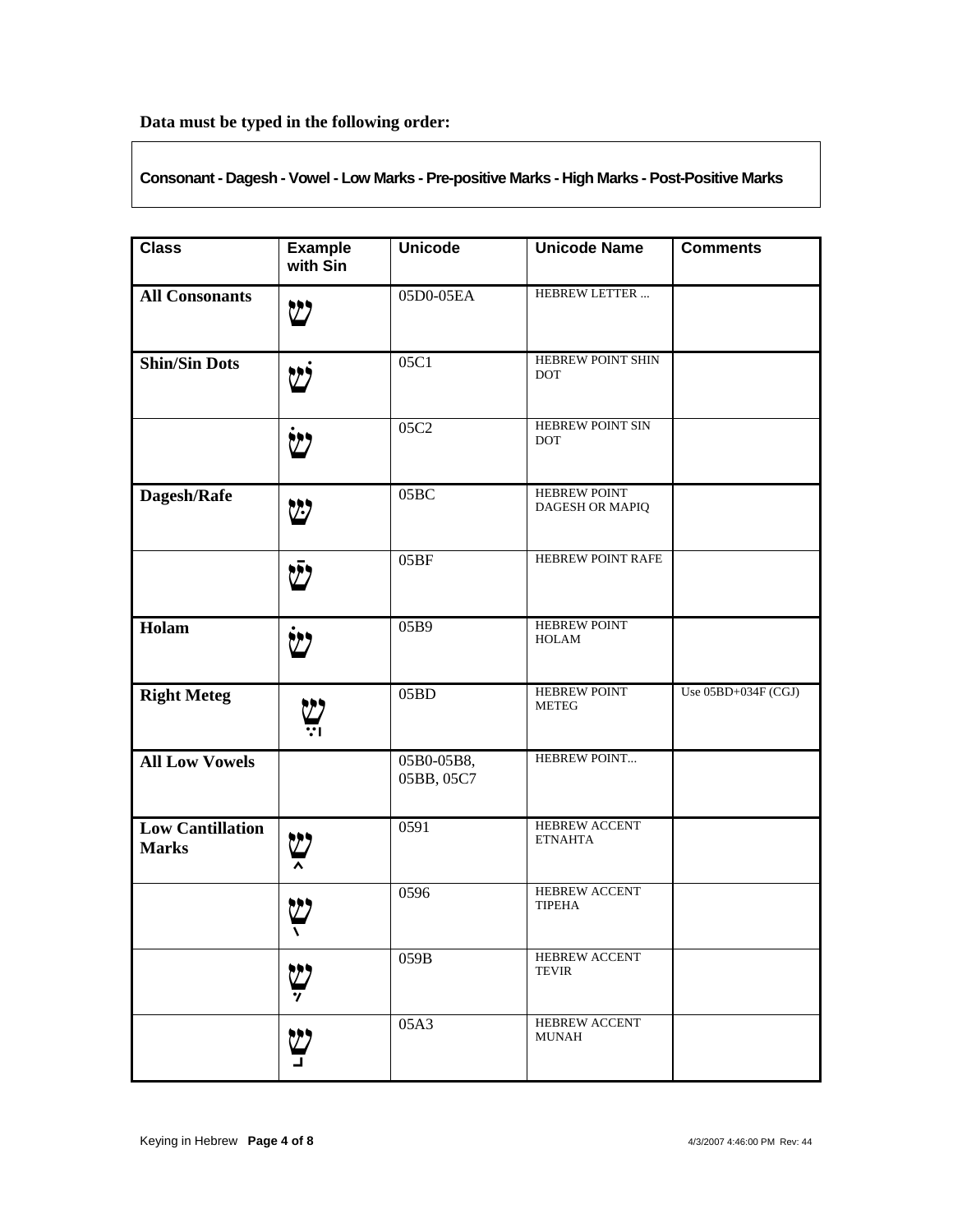| <b>Class</b>                                      | <b>Example</b><br>with Sin               | <b>Unicode</b> | <b>Unicode Name</b>                       | <b>Comments</b>                                                               |
|---------------------------------------------------|------------------------------------------|----------------|-------------------------------------------|-------------------------------------------------------------------------------|
|                                                   | <b>ليا</b>                               | 05A4           | <b>HEBREW ACCENT</b><br>МАНАРАКН          |                                                                               |
|                                                   | للإ                                      | 05A5           | HEBREW ACCENT<br><b>MERKHA</b>            |                                                                               |
|                                                   | للا                                      | 05A6           | HEBREW ACCENT<br><b>MERKHA KEFULA</b>     |                                                                               |
|                                                   | יש<br>ז                                  | 05A7           | HEBREW ACCENT<br><b>DARGA</b>             |                                                                               |
|                                                   | Ÿ                                        | 05AA           | <b>HEBREW ACCENT</b><br>YERAH BEN YOMO    |                                                                               |
|                                                   | V)                                       | 05BD           | <b>HEBREW POINT</b><br><b>METEG</b>       |                                                                               |
|                                                   | <u>יט</u>                                | 05C5           | HEBREW MARK<br><b>LOWER DOT</b>           | low punctum<br>extraordinarium                                                |
| <b>Low Second</b><br><b>Vowels</b>                |                                          | 05B4           | <b>HEBREW POINT</b><br><b>HIRIQ</b>       | Needs CGJ (034F). This<br>is inserted automatically<br>by the Keyman keyboard |
| <b>Pre-Positive</b><br>Marks:                     |                                          |                |                                           |                                                                               |
| <b>Low Pre-positive</b><br><b>Marks</b>           |                                          | 059A           | HEBREW ACCENT<br><b>YETIV</b>             |                                                                               |
|                                                   |                                          | 05AD           | HEBREW ACCENT<br>DEHI                     |                                                                               |
| <b>High Pre-positive</b><br><b>Marks</b>          | فكا                                      | 059D           | HEBREW ACCENT<br><b>GERESH MUQDAM</b>     |                                                                               |
|                                                   | P<br>$\sum$                              | 05A0           | <b>HEBREW ACCENT</b><br>TELISHA GEDOLA    |                                                                               |
| <b>High Cantillation</b><br><b>Marks and Dots</b> | $\boldsymbol{\check{\check{\vartheta}}}$ | 0593           | <b>HEBREW ACCENT</b><br><b>SHALSHELET</b> |                                                                               |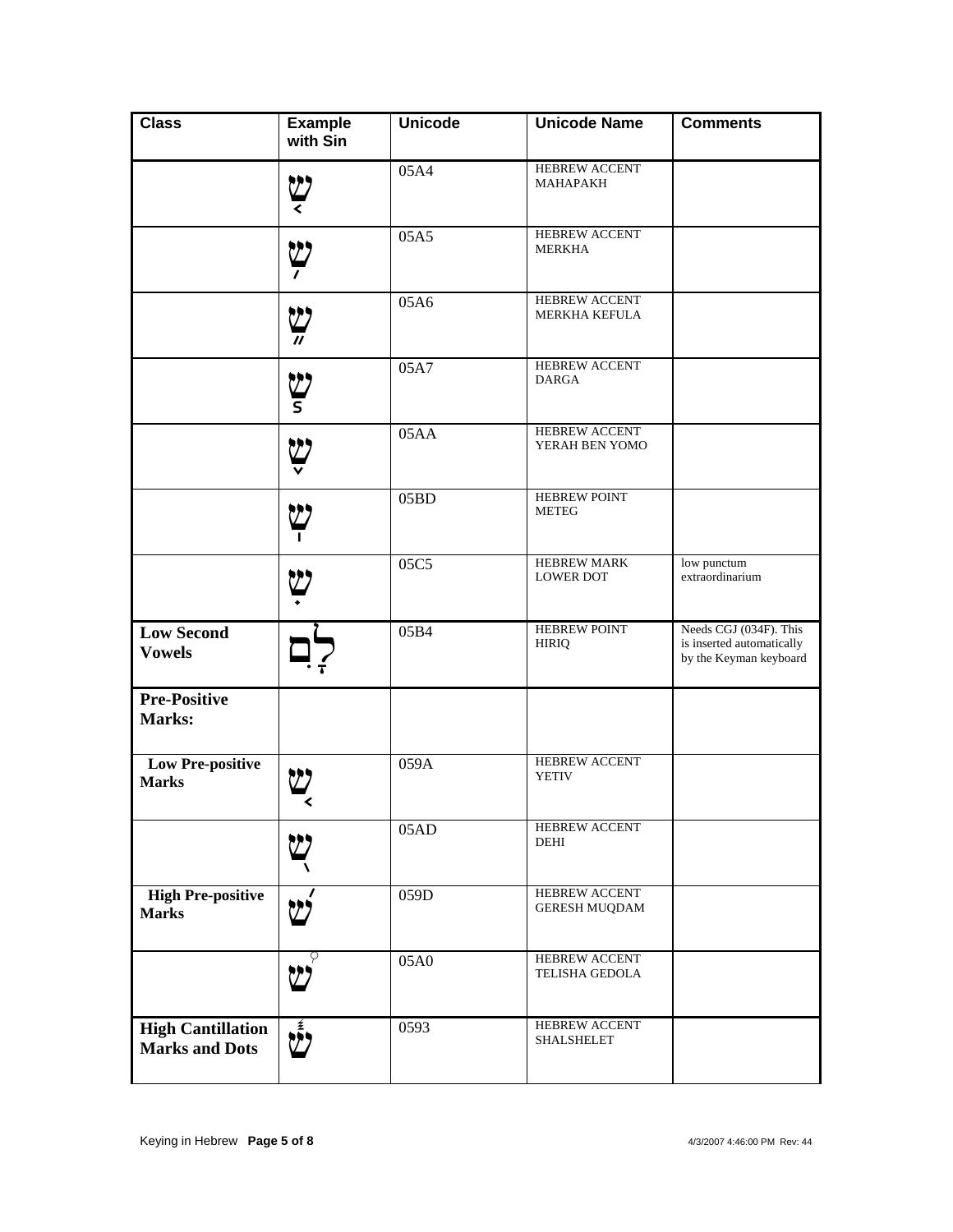| <b>Class</b> | <b>Example</b><br>with Sin       | <b>Unicode</b> | <b>Unicode Name</b>                      | <b>Comments</b>                                                                                                        |
|--------------|----------------------------------|----------------|------------------------------------------|------------------------------------------------------------------------------------------------------------------------|
|              | יי,                              | 0594           | HEBREW ACCENT<br>ZAQEF QATAN             |                                                                                                                        |
|              | $\dot{\mathbf{c}}$               | 0595           | HEBREW ACCENT<br>ZAQEF GADOL             |                                                                                                                        |
|              | Ŵ                                | 0597           | HEBREW ACCENT<br><b>REVIA</b>            |                                                                                                                        |
|              | $\vec{v}$                        | 0598           | HEBREW ACCENT<br>ZARQA                   |                                                                                                                        |
|              | $\acute{\mathfrak{V}}$           | 059C           | HEBREW ACCENT<br><b>GERESH</b>           |                                                                                                                        |
|              | $\boldsymbol{\prime\prime}$<br>Ü | 059E           | <b>HEBREW ACCENT</b><br><b>GERSHAYIM</b> |                                                                                                                        |
|              | go<br>ש                          | 059F           | HEBREW ACCENT<br>QARNEY PARA             |                                                                                                                        |
|              | $\bar{y}$                        | 05A1           | HEBREW ACCENT<br><b>PAZER</b>            |                                                                                                                        |
|              | Ŵ                                | 05A8           | HEBREW ACCENT<br>QADMA                   |                                                                                                                        |
|              |                                  | 05A9           | HEBREW ACCENT<br>TELISHA QETANA          |                                                                                                                        |
|              |                                  | 05AB           | HEBREW ACCENT<br>OLE                     |                                                                                                                        |
|              |                                  | 05AC           | HEBREW ACCENT<br><b>ILUY</b>             |                                                                                                                        |
|              | $\circ$                          | 05AF           | HEBREW MARK<br>MASORA CIRCLE             | You will get better results<br>with a good typesetting<br>program if you wish to<br>use this mark for margin<br>notes. |
|              |                                  | 05C4           | HEBREW MARK<br><b>UPPER DOT</b>          | Upper punctum<br>extraordinarium. Often<br>occurs with 05C5-lower<br>dot and other marks                               |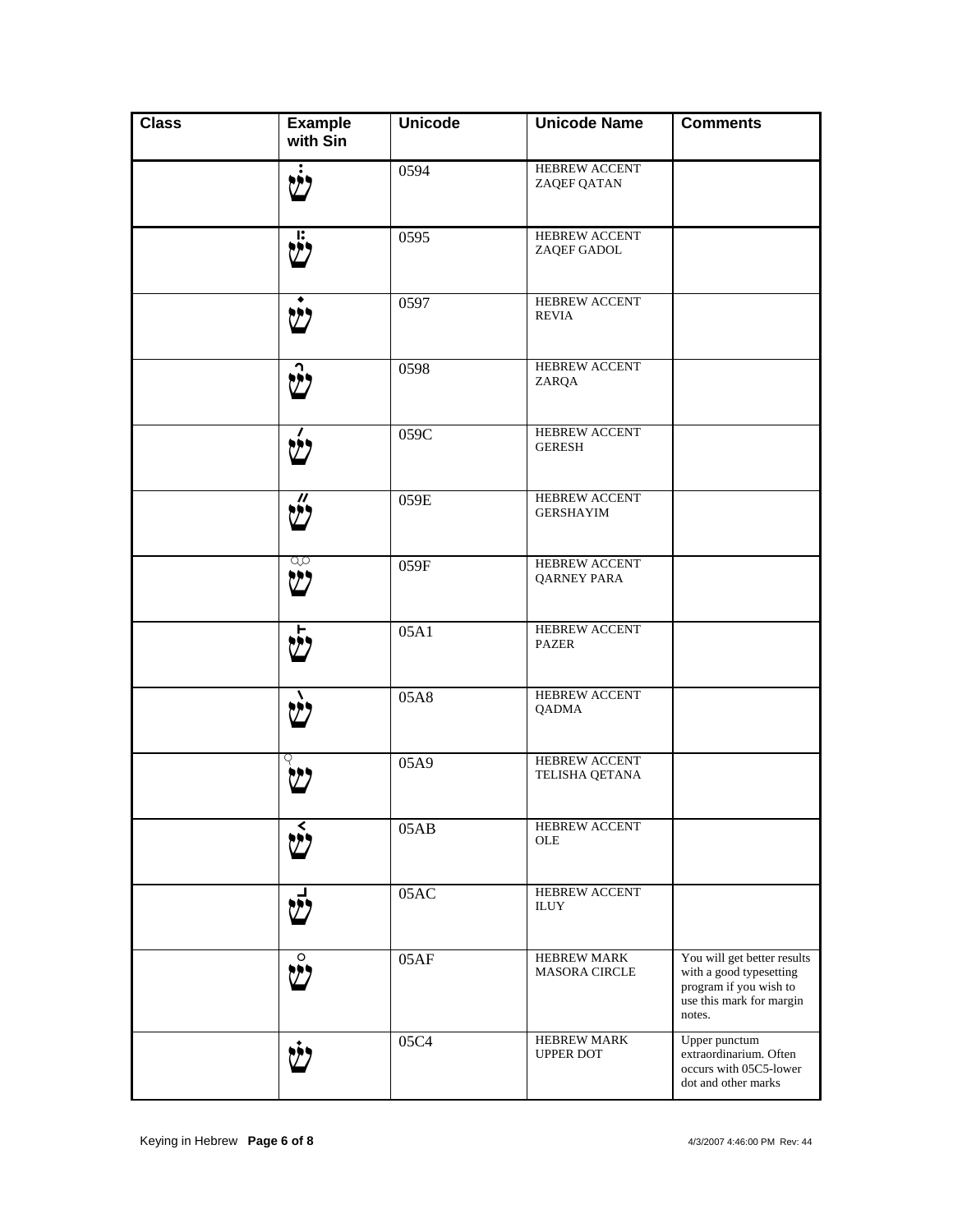| <b>Class</b>                                                                                      | <b>Example</b><br>with Sin                                   | <b>Unicode</b> | <b>Unicode Name</b>                                      | <b>Comments</b>                                                                                                                |
|---------------------------------------------------------------------------------------------------|--------------------------------------------------------------|----------------|----------------------------------------------------------|--------------------------------------------------------------------------------------------------------------------------------|
|                                                                                                   |                                                              | 0307           | <b>COMBINING DOT</b><br><b>ABOVE</b>                     | Use for Hundreds, occurs<br>alone                                                                                              |
|                                                                                                   |                                                              | 0308           | <b>COMBINING</b><br><b>DIARESIS</b>                      | Use for Thousands,<br>occurs alone                                                                                             |
| <b>High Post-</b><br>positive Marks                                                               |                                                              | 0592           | <b>HEBREW ACCENT</b><br>SEGOL                            | When this mark is word-<br>medial rather than post-<br>positive, it should go with<br><b>High Cantillation Marks</b><br>above. |
|                                                                                                   |                                                              | 0599           | <b>HEBREW ACCENT</b><br><b>PASHTA</b>                    |                                                                                                                                |
|                                                                                                   |                                                              | 05A9           | <b>HEBREW ACCENT</b><br>TELISHA QETANA                   |                                                                                                                                |
|                                                                                                   |                                                              | 05AE           | <b>HEBREW ACCENT</b><br><b>ZINOR</b>                     |                                                                                                                                |
| <b>Left Meteg on</b><br><b>Hataf</b>                                                              | $\sum_{i=1}^{n}$                                             | 05BD           | <b>HEBREW ACCENT</b><br><b>METEG</b>                     | For Ezra SIL fonts,<br>precede with ZWNJ.                                                                                      |
| Other out of order or<br>duplicate Marks, such<br>as masora circle on the<br>left.                | O                                                            | 05AF           | <b>HEBREW MARK</b><br><b>MASORA CIRCLE</b>               | Precede with ZWNJ or<br>thinspace                                                                                              |
| <b>Punctuation</b>                                                                                |                                                              | 05F3           | <b>HEBREW</b><br><b>PUNCTUATION</b><br><b>GERESH</b>     | occurs alone                                                                                                                   |
|                                                                                                   | //\\                                                         | 05F4           | <b>HEBREW</b><br><b>PUNCUTATION</b><br><b>GERESHAYIM</b> | occurs alone                                                                                                                   |
|                                                                                                   |                                                              | 05C0           | <b>HEBEW</b><br><b>PUNCTUATION</b><br><b>PASEQ</b>       | Precede with NBSP<br>(00A0) if desired                                                                                         |
|                                                                                                   | $:\mathcal{U}% _{M_{1},M_{2}}^{\alpha,\beta}(\varepsilon)$ : | 05C3           | <b>HEBREW</b><br>PUNCTUATION SOF<br>PASUQ                |                                                                                                                                |
| <b>Other Punctuation:</b><br>Period, Comma, Semi-<br>colon, Question Mark,<br>Quotes, Slash, etc. |                                                              |                |                                                          | Use Roman equivalents                                                                                                          |